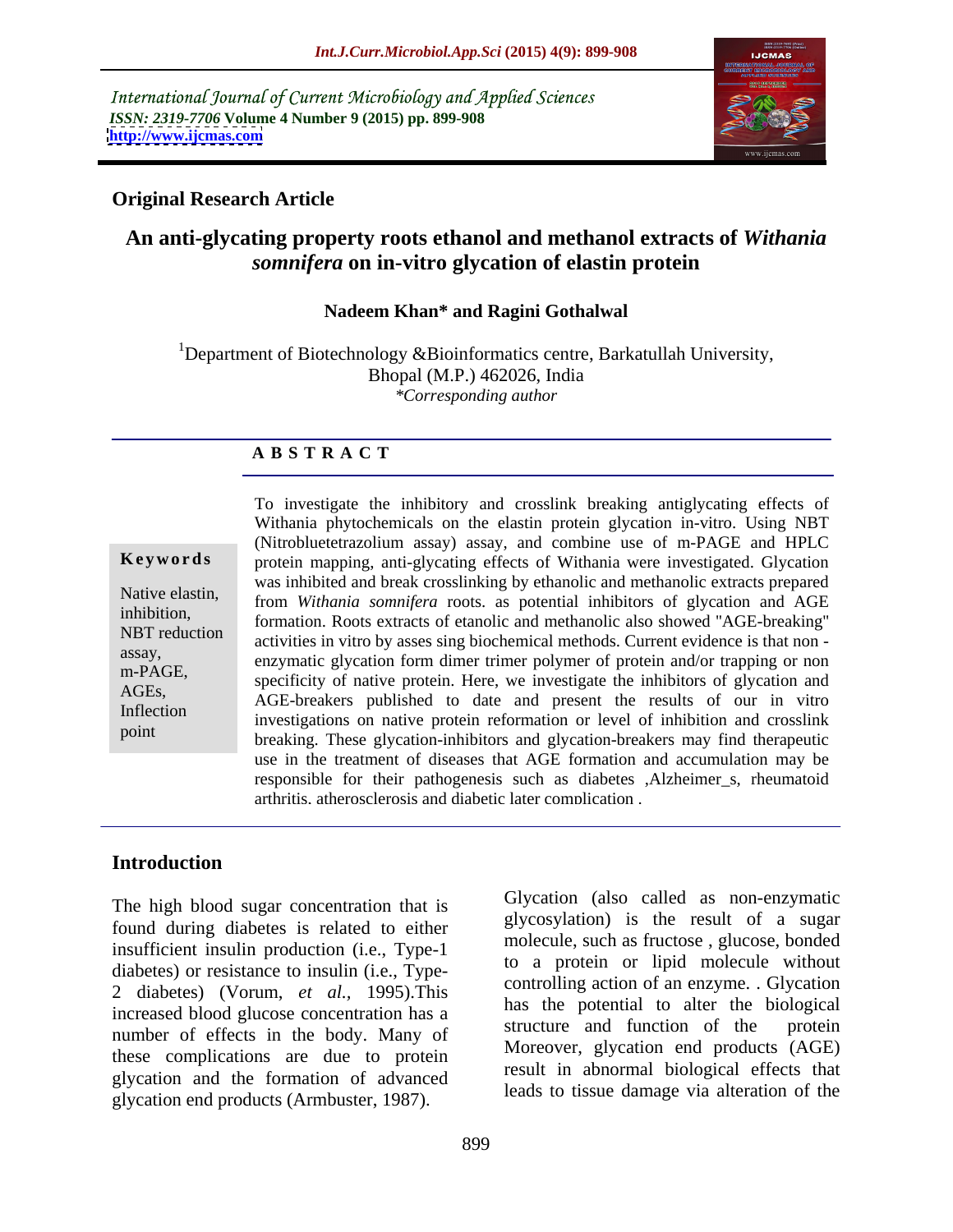structure and functions of tissue neurological effects (Gupta , *et al* 2005).. proteins(Mendez, et al . ,2003) .Elastin protein have the backbone for architectural continuously attract the attention of and functional stability of tissues cell and organs. When AGEs accumulations investigations on plant extracts and isolated particularly high in elastin, proteins are result in intra and inter molecular cross-goal of this proposed research has been to linking and later has been hypotized to investigate the effect of Withania stiffening of this protein and believed to *somnifera* (Solanaceae) in non enzymatic play an important role in the process glycation inhibition and crosslink breaker depends on altering extensions and reaction for isolated elastin protein. contractions during physiological functions. It concerns the blood vessel walls, lung parenchyma, ligaments, skin and elastic cartilage (Mecham, 2008). Change in elastin **Preparation** of roots (Withania contents or defects in the structure of elastin *somnifera***) extracts:** Dried and powered or micro-fibrils results in etiology of various AGEs related diseases (Aronson, 2003). method with 1:8 dry feed solvent ratio of

An alternative strategy for diabetes 32 hours and then filtered and stored at  $4^{\circ}$ C treatment is the use of medicinal plants as a useful source for the development of new pharmaceuticals, as well as, dietary **Sample Recovery:** Rotary Evaporator was supplements to existing therapies (Bailey used for recovery of sample by ethanol and Day, 1989). Ashwagandha is also known by the names Winter Cherry, Indian sample was dissolved in  $25<sup>-ml</sup>$  of DMSO Ginseng, and Withania. The herb is prevalent in India, Pakistan, Sri Lanka, and Africa. Ashwagandha is an important herb used in Ayurveda, Siddha and **Isolation and characterization of elastin** Unani(Qumrudin, *et al* 2012). The use of ashwagandha in Ayurvedic medicine extends back over 3000 to 4000 years to the teachings of an esteemed Rishi(sage) broiler chickens and were mechanically Punarvasu Atriya. It has been described in separated in a local slaughterhouse. the sacred texts of Ayurveda,including the Approximately 4 kg of tissue were minced Chakra and Sushrutha Samhitas where it is in an American Eagle4 laboratory meat widely extolled as a tonic especially for grinder (model AE-G22S, 5-mm plate). The emaciation in people of all ages including ground tissue was then homogenized for5 babies, enhancing the reproductive function of both men and women(Sangwan, 2004). <br>The extracts as well as different isolated Starcher method Work, 1969). The isolated bioactive constituents of *W. somnifera* have proteins will be characterized and quantified been reported to possess adaptogenic, by Laemmli SDS-PAGE method anticancer, anti-convulsant, (Laemmle, 1970), and Bradford method

Its increasing therapeutic benefits continuously attract the attention of pharmacologists for biomedical phytochemicals (Chatterjee *et al*., 2010).The investigate the effect of *Withania*

## **Materials and methods**

**Preparation of roots (***Withania*  root rhizomes was extracted by Soxhelt absolute ethanol and methanol at 37°C for 32 hours and then filtered and stored at 4°C for further experiment.

evaporation. Obtained semisolid and ground of DMSO (Dimethoxysulphoxide) and stored at 4°C for further use.

## **protein from chickens:**

immunomodulatory, antioxidative and (Sheikh' *et al* 2004) Connective tissues came from 36-d-old min in an Omni5 homogenizer (model 17105, 2-mmplate).Elastin isolated by Starcher method 'Work, 1969). The isolated . The isolated by Laemmli SDS-PAGE method (Sheikh, *et al* 2004)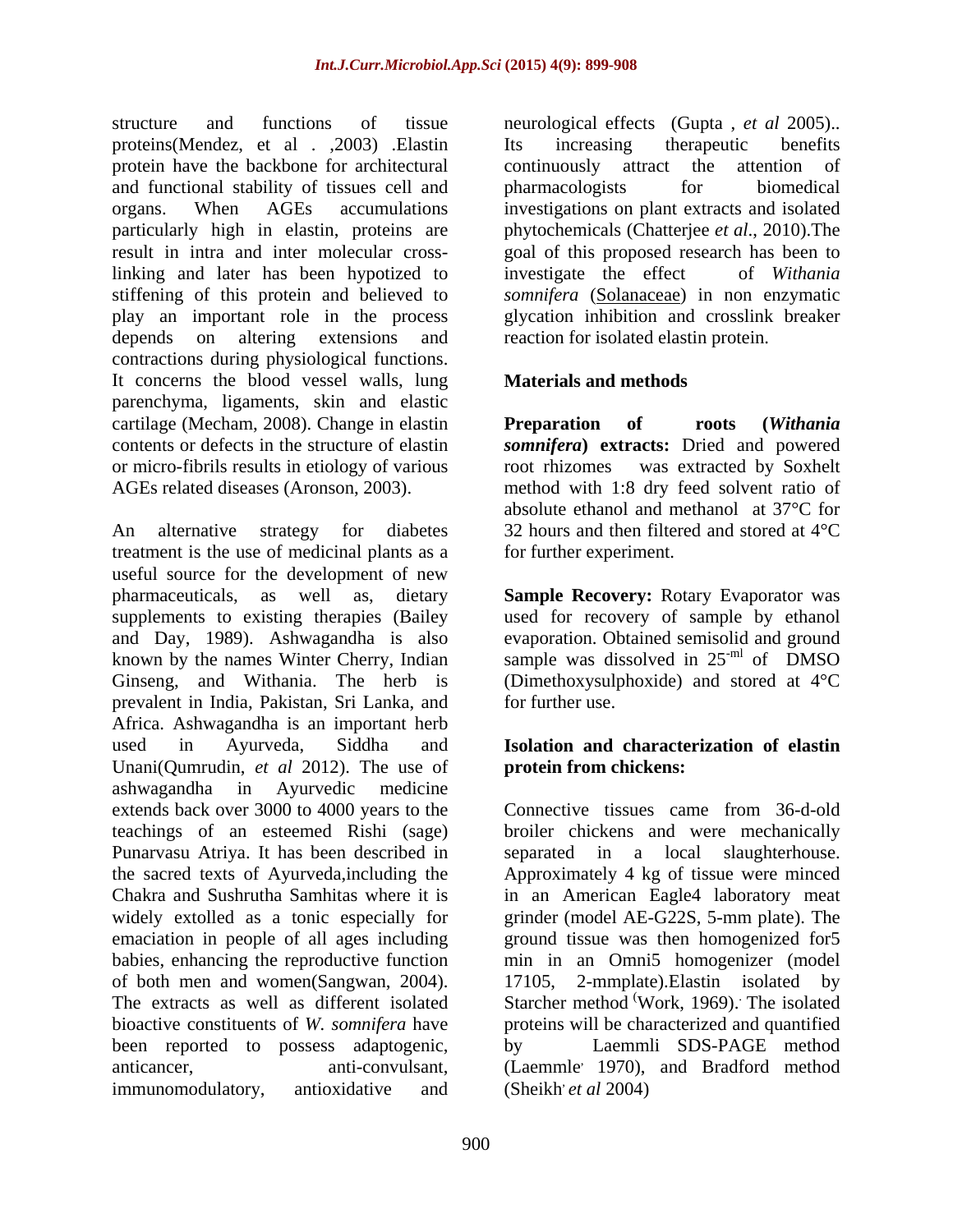or without inhibitor (plant extracts in PBS solution prior to polymerization. pH 7.4) were prepared and their mixture was Polyacrylamide resolving gels were this, samples were drawn for glycation inhibition activity after 1st, 3rd and 5th 1% by mixing MPBA powder with an 8% week of incubation ( Yadav, *et al* ,2012). For crosslink breaker study the reaction weeks. After over of the incubation time bel casting cassette (height: precipitated the glycated E.C.M. proteins 100mm\_width:100mm\_thickness: 0.75

# **(NBT assay) method for antiglycating** *somnifera*) extracts: 10mM Tris buffer pH 6.5 and cast on top

measurement of anti-glycation assay .Extent of glycation of protein under the influence 60 min in glycine buffer (25mM Tris, pH formation of fructosamines as described by Wu, *et al.*, (2009). Briefly, 200 µl glycated material and 800 µl of NBT reagent and **High performance liquid** 300 µM in sodium carbonate buffer (100mM, pH 10.35) was incubated at ambient temperature for 15 min, and absorbance was measured centrifuge with PBS (pH7.4) in 5000rpm at spectrophotometer (D750DU, BioTek 5 min. and filter using 0.22u syringe filter. Instruments, Inc. USA) at 530 nm against a

phenylboronic acid (MPBA) polyacrylamide gels using Jackson ,*et al.,* 2008 methods. In These pools were diluted with HPLC grade

*In vitro g***lycation of protein with** phenylboronatewere easily prepared by **Withania root and leaves (***Withania* adding a small percentage (0–1%) of MPBA **somnifera**) **extracts:** Glucose, proteins with to the electrophoresis gel preparation incubated at 37°C for 1 to 5 weeks. During polymerized in the absence or presence of mixtures were incubated at 37°c for 1-5 in 40mM Tris buffer at pH 8.8and cast in a and incubated at 37°C for 1 week. The mm). After polymerization of the resolving samples kept at 4<sup>o</sup>C until analysis. <br>gel, using 10% ammonium persulfate (Sigma **Nitro blue tetrazolium reduction assay** stacking gel, containing no boronic acid, **(inhibition and crosslink breaker) activity** 40% stock solution of acrylamide:bis **of Withania root and leaves (***Withania*  acrylamide, 29:1; Fisher Scientific) in After over of the incubation time use of applied to the stacking gel in sample buffer TCA enables the removal of any soluble (2% w/v SDS, 2mM DTT, 15% glycerol, interfering substances prior to the 100mM TrispH 6.8 and bromophenol blue) of test samples was analyzed by measuring 8.3, 250mM glycine and 0.1% SDS) at room mP-AGE, acrylamide gels incorporating solution prior to polymerization. Polyacrylamide resolving gels were MPBA in concentrations ranging from 0 1% by mixing MPBA powder with an 8% acrylamide solution (from 40% stock solution of acrylamide:bis-acrylamide, 29:1 gel casting cassette (height: 100mm\_width:100mm\_thickness: Aldrich) and TEMED (SigmaAldrich) the was prepared with 10% acrylamide (from 10mM Tris buffer pH 6.5 and cast on top the resolving gel. The protein samples where and gels were electrophoresed at 60mA for 60 min in glycine buffer (25mM Tris,pH temperature..

## **High performance liquid chromatography(HPLC)**

blank. into the flow system (JASCO, 2017, HPLC **Methacrylamido phenylboronate and in the min** (deionized water, HPLC grade, **acrylamide gel electrophoresis** Labconco); spectroscopy detector was set at Preparation of methacrylamido pooled glycation inhibition and crosslink Cut to m-PAGE gel in separate lane and The 20 µl of the aqueous layer was injected system, USA) Water flow rate was 0.5 ml<sup>-</sup> (deionized water, HPLC grade, 206-280 nm for detection of peptides. Four breaker sample were prepared and mixing.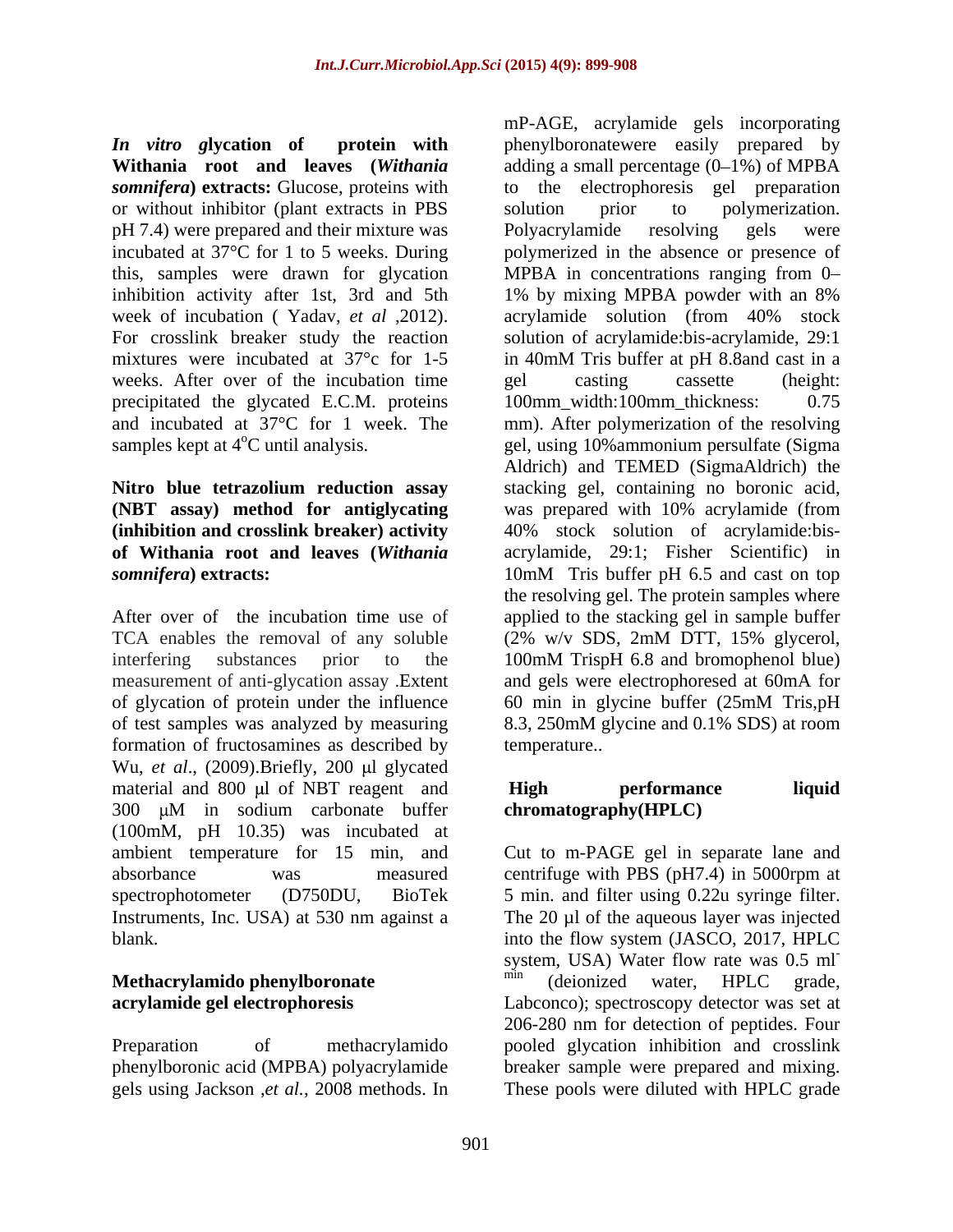water and, diluted (pools 1–3 times, pool) 37°C for 1-5 weeks to monitored glycation samples are presented (Wrobel, *et al.*, 1997).

All experiments were performed in triplicate  $(n=3)$  and results were expressed as mean  $\pm$  2002). precipitated to 100% and 10% TCA statistically significant. The subset of the selection of the selection of the statistically significant.

The amount of respective dried powder was extracted by using ethanol polar organic solvent and rotary evaporator used to extraction using reducing and chaotropic inhibition was least to 2.36% in  $I_1$  in 3<sup>rd</sup> agents and enzymatic digestion. Because elastin lacks methionine, cyanogen bromide is used to cleave non-elastin proteins (Soskel tropoelastin is extremely "sticky" and significant loses can occur when tropoelastin purified tropoelastin should be kept as small was low in  $I_1$  (ethanol). Table -2 aliquots of lyophilized protein and stored chain of elastin  $\approx$ 70 kDa (fig-1). The figure 1 st is cleared from results given, with I<sub>3</sub> extracted proteins were purified (polishing)  $(1mg^{-ml})$  and  $I_2 (0.2mg^{-ml})$  give better by size exclusion chromatography. After response while with  $I_1 (0.1 mg^{-ml})$ by size exclusion chromatography. After polishing step  $4.8 \text{ mg}^{\text{ml}}$  elastin content non-enzymatic glycation of proteins refers to a wide variety of spontaneous reactions between reducing sugars and protein-bound reaction with elastin increased significantly upon incubation with glucose by 1:1-fold, glucose and elastin protein were incubated at

**Statistical analysis** reaction mixtures. Use to the methods SEM. Statistical analysis was carried out and each extracts with  $((0.1mg^{-m1}, 0.2mg^{-m1})$ with (SPSS package version 10.0). HPLC  $\qquad$ , 1mg<sup>-ml</sup>) concentrations(Table-1). This signal peak width determined by mean±SD gave the apparent inhibitory and crosslink and compare mean significancy by breaker anti-glycating activity. The results (ANOVA). A P<0.05 has been considered were obtained after the measurement of **Result and Discussion** *period in static condition*. The maximum recover the sample. The Starcher method AGEs formation or polymerization of combines autoclave treatment with protein over the time. The level of glycation and Sandburg, 1983). The purified week at  $I_3$  (ethanol) concentration. In most was stored in solution. For this reason, was seen that the  $3<sup>nd</sup>$  week inhibition level frozen. R<sub>f</sub> value was determined and glycation was reduced by  $I_3$  (1mg<sup>-m1</sup>) and indicated purified protein elastin was a  $I_2(0.2mg^{-ml})$  as compared to  $I_1(0.1mg^{-ml})$ polishing step 4.8 mg<sup>-ml</sup> elastin content minimum response. These finding are in was obtained form chick tissues. The term accordance with Sheikh, *et al*, (2004) who amines. The non-enzymatic glycation glycated. The results showed that garlic has respectively.. Each extract along with albumin glycation. The findings of this and inhibitory activity. In crosslink breaker activity was done with already glycated reported by Matsuura and colleagues with slight modification (Matsuura, *et al.,* 2002).precipitated to 100%and 10% TCA ,  $0.2 \text{ mg}^{\text{-m}}$ -ml glycation level with NBT assay in *in-vitro* glycation reaction in different incubation optical density ( $\lambda^{530}$ ) was found in (0.082) in  $5<sup>th</sup>$  week. Fig.2 clearly indicated the increase in incubation was correspondent to maximum adducts formation and step of inhibition was least to 2.36% in  $I_1$  in 3<sup>rd</sup> rd week incubation When glycation level was measured by NBT reduction assay glycation level inhibition was increased  $85.42\%$  in 1<sup>st</sup> of the experiments glycation level was lowered in  $1<sup>st</sup>$  week of incubation. here it week inhibition level was low in  $I_1$  (ethanol). Table -2 inspected and , it was found that level of  $\mathbb{R}$  ) and . It is cleared from results given, with  $(1mg^{-ml})$  and  $I_2$   $(0.2mg^{-ml})$  $\text{cm}^{\text{ml}}$ ) give better response while with  $I_1$  (0.1 mg<sup>-m1</sup>)  $\mathsf{L}^{\text{ml}}$ accordance with Sheikh,*et al,*(2004) who used garlic (*Allium Sativum)* on albumin glycation *in-vitro*. In the presence of various concentrations of garlic, albumin was a statistically significant (*P*<0.05) effect in inhibiting or decreasing the reaction of research show that garlic probably inhibits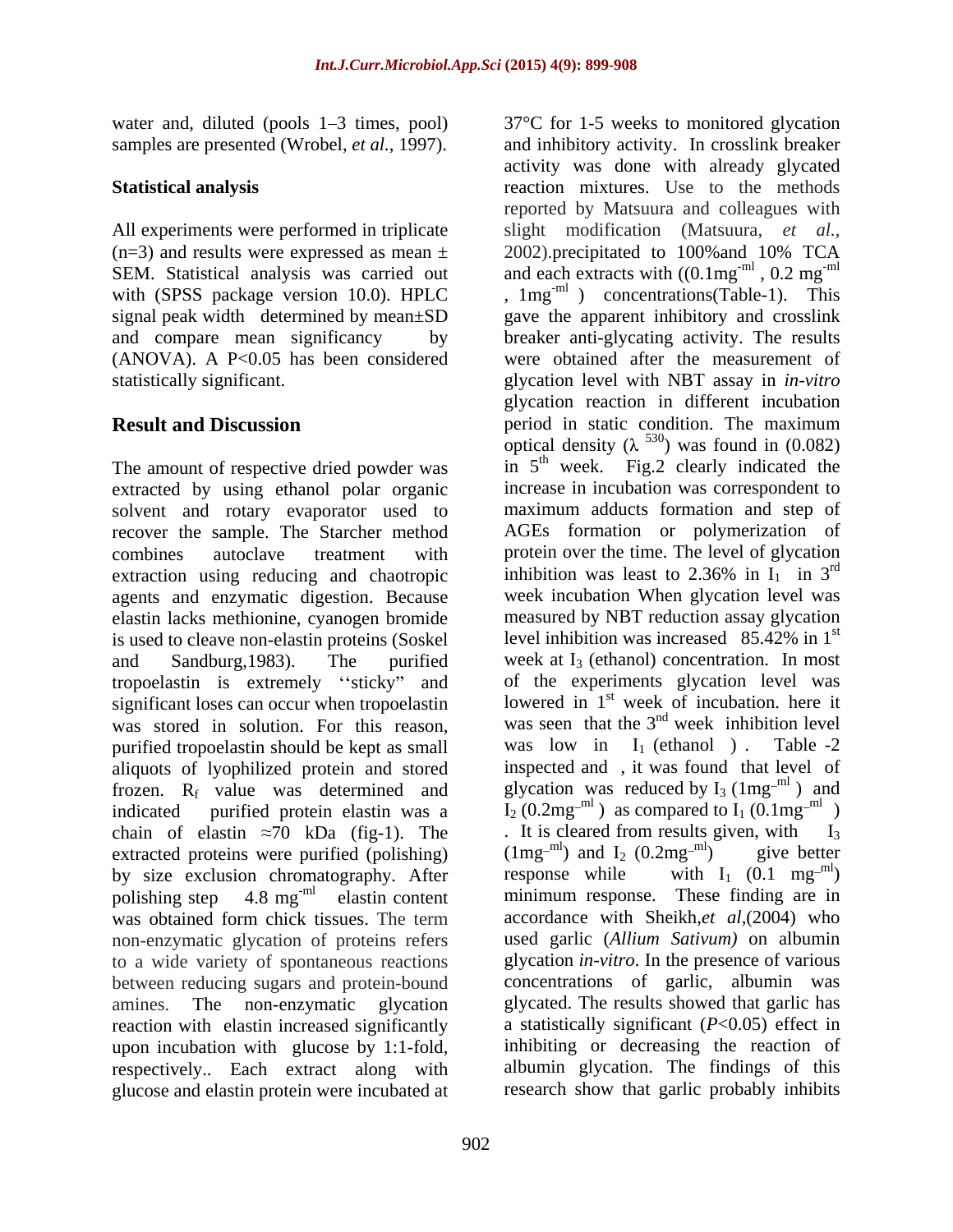the reaction of glycation. McInty, et al., leaf extract, the stem was a more potent inhibitor of AGE formation, which could be the plant extract like flavonoids, alkaloids, crosslink of proteins obtained mostly ,oligomer and polymer formation) and understanding the glycation inhibition and cross linking breaker assaying . What level its peak width is 0.97(Wi) (Fig-15), drugs that means which level of protein antive proteins. Moreover, significant breaking. The non glycated protein between relative elastin glycation elactrogram in fig-3 showed the clear expected inhibition to protein-protein protein lost its character in glycated form characterization of maximum and minimum mP-PAGE results partially indicate the observed in collagen pooled from  $I_3(1mg^{-ml})$ 

(2009) revealed that anti-glycation effects of it is not shown the crosslinking pattern of V. angustifolium leaf extract, relative to the pre-accumulation dimer, trimer , oligomer a result of the unique phytochemistry of leaf AGE is an ideal technique to identify and . This observed effect might be attributed separate early and late glycation product by the presence of bioactive compounds in especially the proteins containing glucose phenols, tannins, trepnoids and sterols (Sun, AGE technique is an easy-to-use and cost-<br> *et al.*, 2011).The level of breaking the effective method that can complement negative results showed in table 2, which mPAGE gels is achieved with the linear directly reflects that suspended extracts are gluconoyl adducts followed by glucose already formed AGEs in collagen protein induced AGE. After comparative analysis and can incubated several days. The of m-P-AGE gel cut and centrifuged to presence of free sugar, glycosides, remove the dye and acrylamide , and filter flavinoids attach in pre-accumulated AGEs to 0.22 $\mu$ m filter. Four pooled glycation and increase the level of glycation or inhibition and crosslink breaker sample were increase the rate of polymerization of pre- prepared by mixing (20 µL) .These pools accumulated AGEs.Extracts from methanol, were diluted with HPLC grade water and, were also given results but at very low diluted (pools 1–3 times, pool) samples are percentage. The level of glycation and presented. The absorption peaks for protein protein modification pattern (dimer, trimer and AGE-protein with absorbance at 280 of protein transform after the treatment with confirming that this peak corresponded to recover in inhibitory action and crosslink differences can be observed (plate 5) separation and glycated protein separation in inhibition signals in roots extracts treated electrophoresis were compared the pools, which were in agreement with difference between native protein and interaction with glucose, The root extracts glycated protein. SDS-PAGE elactrogram clearly evidenced that the glycated of inhibition activity compared to leaf like its mobility in respect of its charge directly correlate to mP-AGE results. It and mass ratio and lost the resolution . The seems possible that the spectra observed mP-AGE have been employed for the less inhibitory activity showed by high inhibition elastin adducts and was compared inhibit only trimer or dimer level protein to the mobility of positive (glycated, elastin) crosslinking. Indeed, the lowest relative and negative control (native, elastin). The minimum peak width in root extracts was inhibition pattern of collagen protein but reverting to monomer or dimer level . The results indicated that mP adducts (McPherson, *et al.,*1988). The mP- AGE technique is an easy-to-use and cost effective method that can complement available A maximum band shift in the to 0.22µm filter. Four pooled glycation inhibition and crosslink breaker sample were nm appeared in signal spectra of hydrolyzed calibrators at 2.18 min. retention time and its peak width is  $0.97$ (Wi) native proteins. Moreover, significant between relative elastin glycation expected inhibition to protein-protein collagen and elastin showed increase level extracts treated sample. The Peak characters peak width by high degree of glycation or observed in collagen pooled from  $I_3(1mg^{-ml})$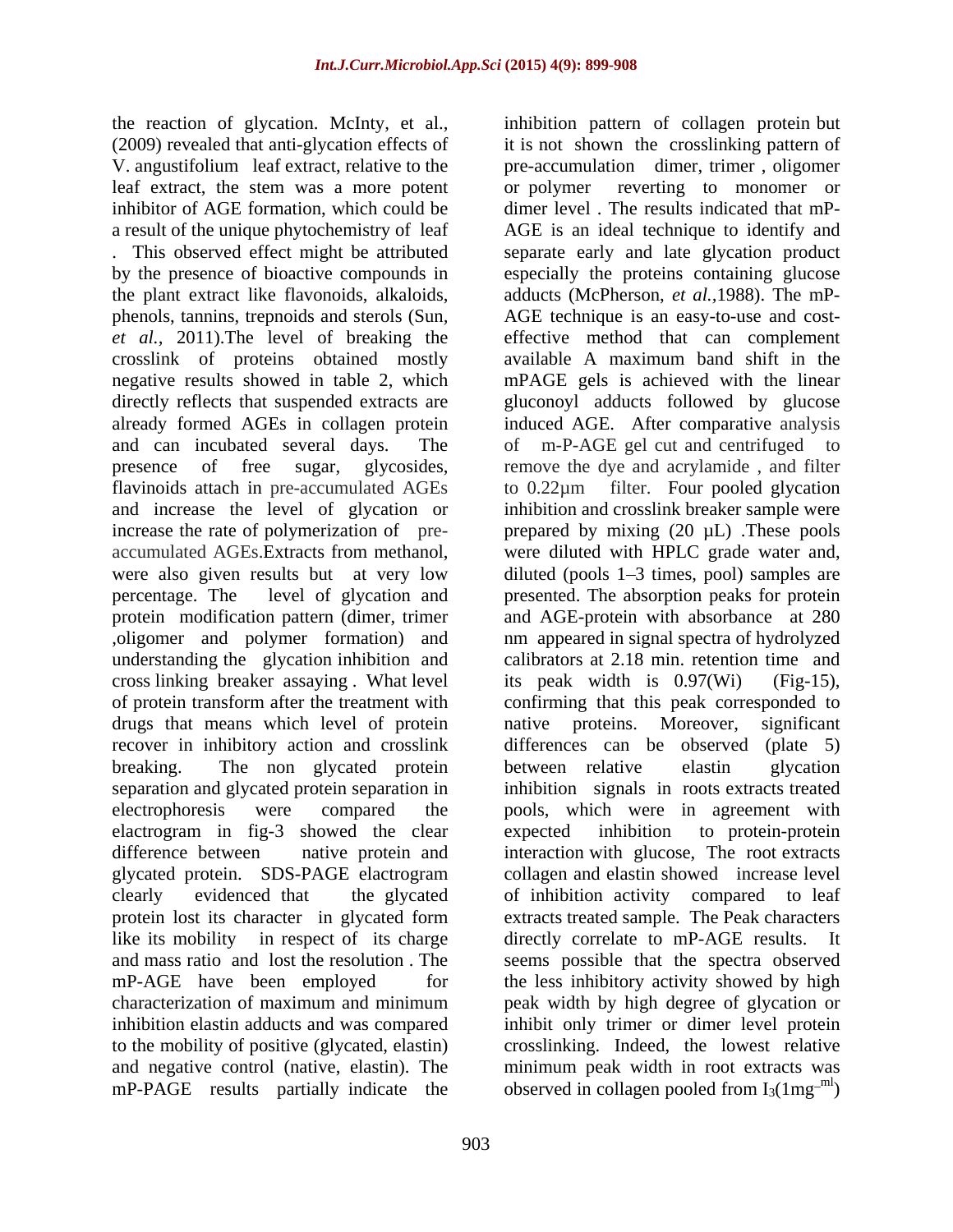concentration, whose pool contained protein in dimer or monomer were accumulated molecular techniques m-PAGE had given because of impaired glycation level. In Crosslink breaking of elastin glycated well as protein specificity. Furthermore, in protein from roots extracts maximum such experimental conditions, AGE content breaking activity was shown in the sample in four pools prepared from *in-vitro* selected pooled(fig-4). The progressive glycation evidenced clear differentian of width of glycated towards the position of different groups of extracts. In the previous minimum on the crosslink breaker -derived reports, The mean value of the peak width AGE spectra can be observed with the relative absorbance found statistically expected increase of AGE content in significant. Molecular sieve HPLC glycated pool with respect to that of negative control. These results confirmed that after dispensing the roots methnolic and ethanolic extracts a certain unknown The present study concluded that Withania phytoconstituents many break the protein roots both extracts have ability to inhibit crosslinking , the protein aggregates get Maillard products that ultimately lead to removed and polymerized protein remodel AGEs production. It was also cleared that I<sub>3</sub> into trimer dimer or monomer . In the  $(1mg^{-m})$  concentration of extracts was more present work, UV detector was connected on-line in a flow system to measure glycation. However, crosslink breaking simultaneous signals corresponding to AGEs activity of elastin in all three concentration and to native protein in the sample. In fig:-5 the example of measurement record for to produce effect. So it is suggested that native elastin samples injected in triplicate more study required of Withania root extract was presented. The signal found in elastin should be complete anti-glycating activity in inhibition from collagen protein was more case of diabetes mellitus and persistent sharp and peak width narrow 0.135(Wi) hyperglycemia which is major cause of compared to 0.218(Wi) glycated peak. All peptide mapping observed HPLC signal mean peak width (Wi) was summarized in

table -3. It was evidenced that the coupled to full proof estimation to protein glycation as relative absorbance found statistically significant..Molecular sieve HPLC confirmed the inhibition of formation of larger.

active towards inhibition of elastin of Withania root extract was very least able loose the elasticity of connective tissue specially stiff to elastin protein .

| <b>S.No. Components Concentration</b> |                        |
|---------------------------------------|------------------------|
| B--- BUFFER(PBS)                      | $0.01$ m $M$           |
| G---GLUCOSE                           | 250mM                  |
| 4 $P_1$ ---PROTEIN (Elastin) 20mg/ml  |                        |
| $I_1$ --- WSE                         | $0.1 \text{ mg}^{-ml}$ |
| 6 $I_2$ --- WSE                       | $0.2 \text{ mg}^{-ml}$ |
| $I_3$ --- WSE                         | $m\alpha$ -mi          |

| Table.1 C<br>onstituents and concentration of<br>in-vitro glycation reaction |  |
|------------------------------------------------------------------------------|--|
|                                                                              |  |

WSE= withania extract concentration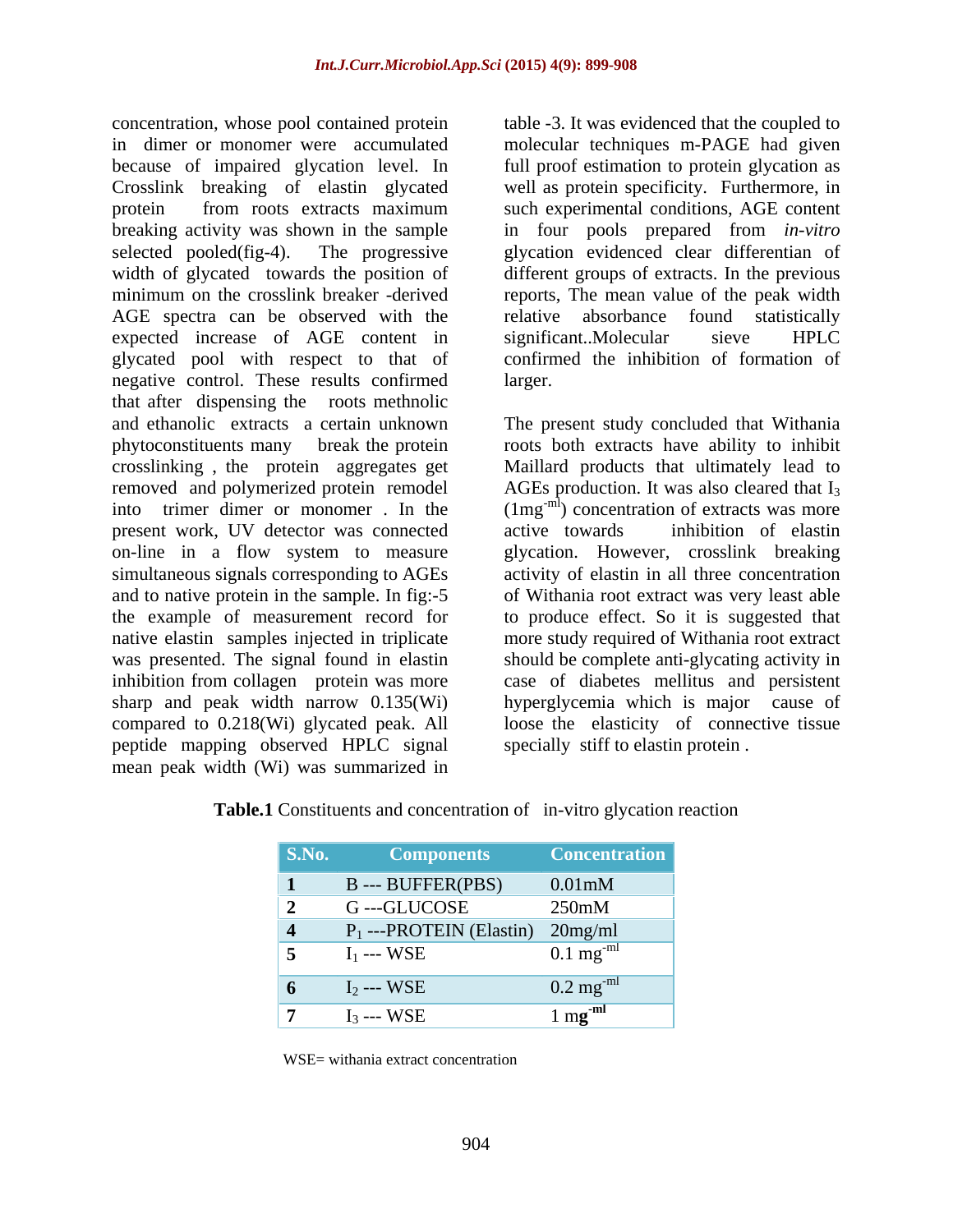**Table.2** Comparison of the effect of extracts of *W. somnifera* roots on inhibition and crosslink breaking of elastin glycation with reference to different concentrations

| S.No.           | Plant Ex                      | Extracts<br>oncentration<br>$\left(\begin{array}{c} m_2 \text{ }^{-m} \end{array}\right)$ |                                                     | Level of %inhibiting of<br>glycation (Mean±SEM) |                      |                      | Level of %Breaking of crosslink<br>glycation of protein<br>$(Mean \pm SEM)$<br><b>NBT</b> tests |                      |
|-----------------|-------------------------------|-------------------------------------------------------------------------------------------|-----------------------------------------------------|-------------------------------------------------|----------------------|----------------------|-------------------------------------------------------------------------------------------------|----------------------|
|                 |                               |                                                                                           | <b>NBT</b> tests                                    |                                                 |                      | 1 <sup>st</sup> week | $3rd$ week                                                                                      | 5 <sup>th</sup> week |
|                 |                               |                                                                                           | $1st$ week                                          | $3rd$ week                                      | 5 <sup>th</sup> week | $-179.3 \pm 0.47$    | $-86.04 \pm 0.33$                                                                               | $-208.34 \pm 1.0$    |
|                 |                               |                                                                                           |                                                     |                                                 |                      | $-100.1 \pm 0.08$    | $-56.5 \pm 0.619$                                                                               | $-156.2 \pm 0.92$    |
|                 |                               |                                                                                           | $10.85 \pm 0.881$                                   | $2.36 \pm 2.666$                                | $33.55 \pm 1.33$     | $-58.3 \pm 1.175$    | $-28.9 \pm 0.074$                                                                               | $-4.16 \pm 6.822$    |
|                 | $\overline{\circ}$ 1          |                                                                                           | $45.19 \pm 1.856$ $35.09 \pm 1.99$ $31.72 \pm 0.33$ |                                                 |                      | $-256.6 \pm 2.35$    | $-110.9 \pm 3.33$                                                                               | $-156.2 \pm 0.51$    |
|                 | Ethä                          |                                                                                           | $85.42 \pm 2.666$ $84.38 \pm 0.95$ $77.58 \pm 1.66$ |                                                 |                      |                      |                                                                                                 |                      |
|                 |                               |                                                                                           |                                                     |                                                 |                      | $00.00 {\pm} 0.00$   | $-42.7 \pm 0.128$                                                                               | $-66.6 \pm 5.221$    |
| $\vert 2 \vert$ | $\overline{2}$ $\overline{1}$ |                                                                                           | $-4.76 \pm 3.631$ $14.84 \pm 0.33$ $27.73 \pm 1.32$ |                                                 |                      | $08.14{\pm}0.387$    | $15.52 \pm 0.968$                                                                               | $12.50\pm0.666$      |
|                 |                               |                                                                                           | $51.50 \pm 1,500$ $22.91 \pm 0.33$                  |                                                 | $49.41 \pm 2.13$     |                      |                                                                                                 |                      |
|                 | ⋝                             |                                                                                           | $67.09 \pm 4.333$ $81.59 \pm 0.66$                  |                                                 | $72.58 \pm 0.36$     |                      |                                                                                                 |                      |

| Level of %inhibiting of<br>glycation (Mean±SEM)     |                          | Level of %Breaking of crosslink<br>glycation of protein<br>(Mean±SEM)<br><b>NBT</b> tests |                      |
|-----------------------------------------------------|--------------------------|-------------------------------------------------------------------------------------------|----------------------|
| <b>NBT</b> tests                                    | $1st$ week               | $3rd$ week                                                                                | 5 <sup>th</sup> week |
|                                                     | $-179.3 \pm 0.47$        | $-86.04 \pm 0.33$                                                                         | $-208.34 \pm 1.0$    |
| $3rd$ week $5th$ week<br>$1^{\rm st}$ week          |                          | $-100.1 \pm 0.08$ $-56.5 \pm 0.619$                                                       | $-156.2 \pm 0.92$    |
| $10.85 \pm 0.881$ $2.36 \pm 2.666$ $33.55 \pm 1.33$ | $-58.3 \pm 1.175$        | $-28.9 \pm 0.074$                                                                         | $-4.16 \pm 6.822$    |
| $45.19 \pm 1.856$ $35.09 \pm 1.99$ $31.72 \pm 0.33$ |                          | $\vert$ -256.6±2.35 -110.9±3.33                                                           | $-156.2 \pm 0.51$    |
| $85.42 \pm 2.666$ $84.38 \pm 0.95$ $77.58 \pm 1.66$ | $\vert$ 00.00 $\pm$ 0.00 | $-42.7 \pm 0.128$                                                                         | $-66.6 \pm 5.221$    |
| $-4.76 \pm 3.631$ $14.84 \pm 0.33$ $27.73 \pm 1.32$ | $08.14 {\pm} 0.387$      | $15.52 \pm 0.968$                                                                         | $12.50\pm0.666$      |

**Table.3** Protein mapping results for AGE in four groups of sample pool

| $\vert$ S.N. | sample                                 | Peak width(mean $\pm SD(wi)$ |
|--------------|----------------------------------------|------------------------------|
|              | Negavtive control(Elastin)             | $0.134 \pm 0.031805$ *       |
|              | Glycated (collagen)                    | $0.22875 \pm 0.034288$ *     |
|              | Maximum collagen inhibition(root) pool | $0.117333 \pm 0.024214^*$    |
|              | Maximum collagen inhibition(leaf) pool | $0.129 \pm 0.05299^*$        |
|              | Maximum collagen crosslink (root) pool | $0.112333 \pm 0.017858$ *    |
|              | Maximum elastin crosslink(root) pool   | $0.125667 \pm 0.068398^*$    |

**Fig.1**.Elactrogram of isolated elastin protein after polishing step with size exclusion chromatography and the control of the control of the control of the control of the control of the control of the control of the control of the control of the control of the control of the control of the control of the cont

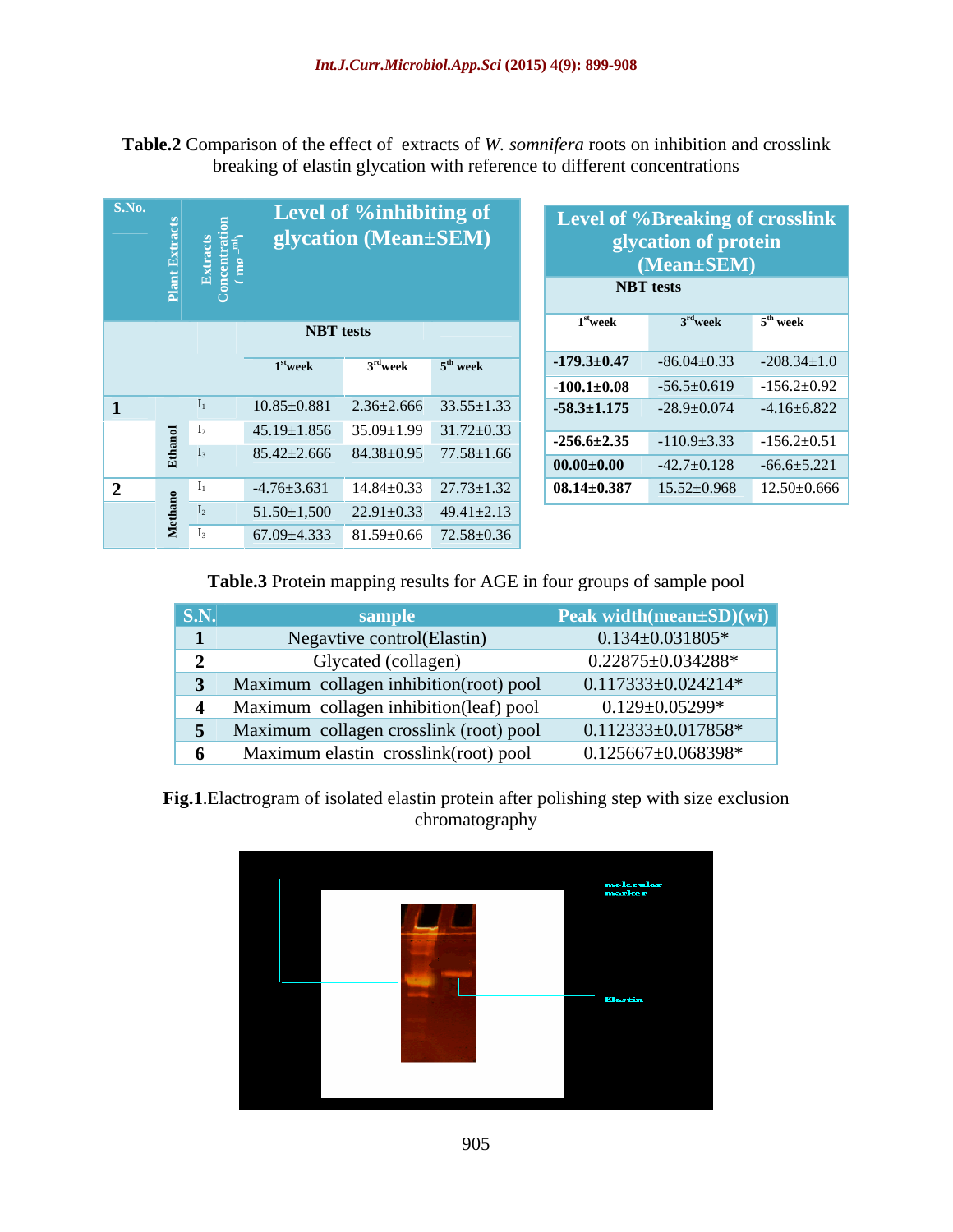

**Fig.2** Glycation level in different incubation period

**Fig.3** m-PAGE -elactrogram



**Fig.4** m-PAGE elactrogram profiling to roots extracts in elastin protein reformation

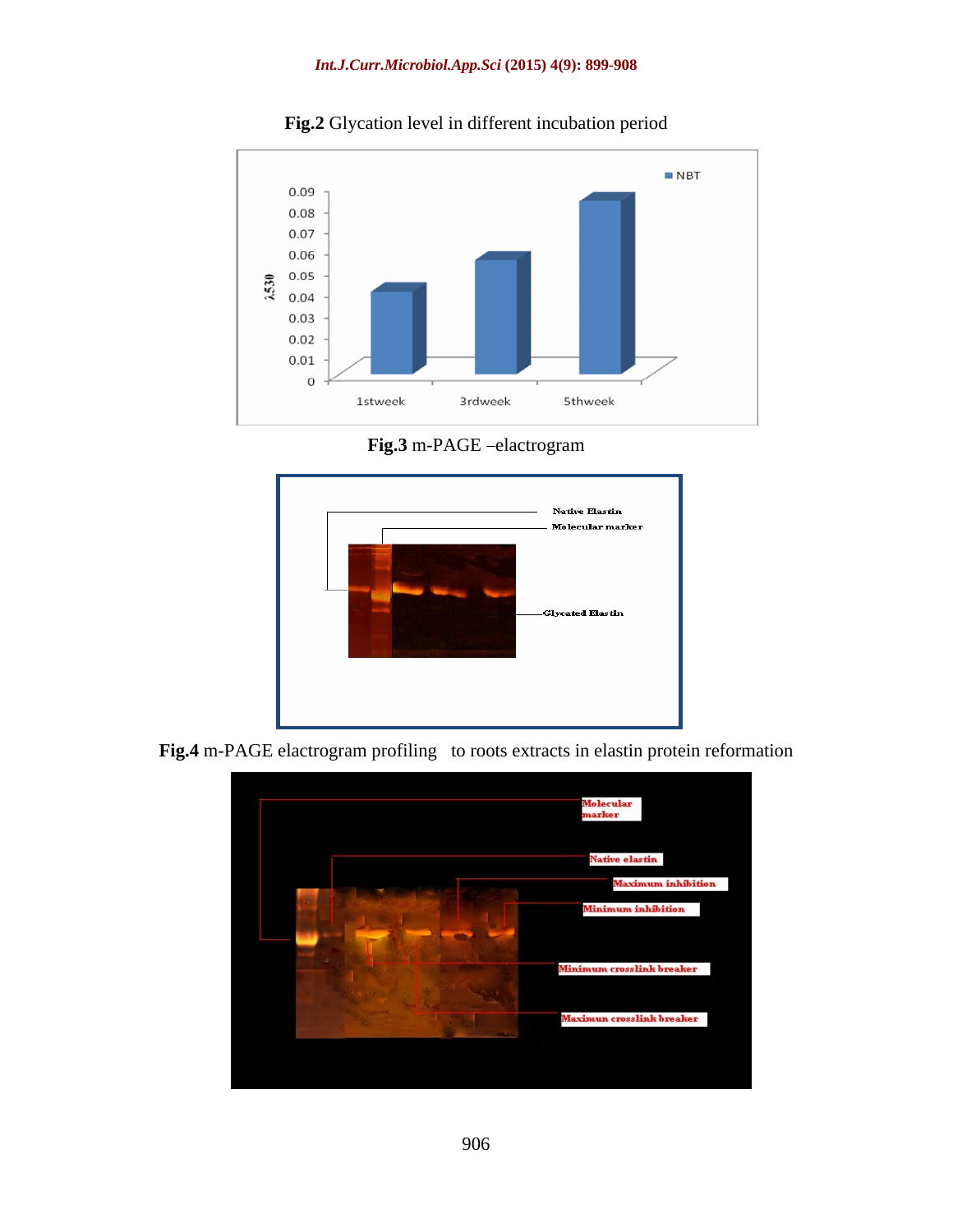## **Fig.5** Calibration peak for Elastin (protein)



Authors are grateful to the authorities of Department of Biotechnology and (Citrus grandis) against fructose Bioinformatics centre sub-DIC (BITS.NET), mediated protein oxidation and Barkatullah University, Bhopal M.P for the

- Armbuster, D. (1987) A Fructosaminase: usefulness.*Clin. Chem.* , 33; 2153-2163.
- collagen in the pathogenesis of arterial and myocardial stiffening of aging and
- Babu, P.V.; Dhandayuthbani, G.A.; Dowlath, Ahamed. N. (1994) Protective effect of
- Boušová, I.; Srbov, L. and Dršata, J., (2012) Aminotransferases and the Possibilities Sangwan, R.S. 953;581-585.
- **Acknowledgements** Caengprasath,N.;Ngamukote,S.;Mäkynen,K
	- and Adisakwattana,S.(2013) The proteactive effects of pomelo extract (*Citrus grandis)* against fructose mediated protein oxidation and glycation. *EXCLI Journal*, 12; 491-502.
- research facility. Gupta, R.K.; Kesari, A.N.; Murthy, P.S.; **References** G.(2005) Hypoglycemic and anti- Structure, analysis and clinical experimental animals. J. Chandra, R.; Tandon, V. and Watal, diabetic effect of ethanolic extract of leaves of *Annona squamosa* L. in experimental animals*. J. Ethnopharmacol.*, 99; 75-84.
- Aronson, D. (2003) Cross-linking of glycated Hollenbach,S.; Thampi,P.; Viswanathan, T. diabetes. Journal of Hypertension, 21, cross-links by a novel cross-link<br>Pg. 3-12 breaker. Mole. Cellular Bioch., 243;73and Edathara C. (2003). Cleavage of *in vitro* and *in vivo* formed lens protein cross-links by a novel cross-link breaker*. Mole. Cellular Bioch.,* 243;73 80.
	- R.A.; Kumar,C.V.; Iqbal M.D. and Laemmle, U.K. (1970) Nature (London.) UK, 227, Pg. 845-647.
	- *Withania somnifera* (Solanaceae) on Peters, T.(1996) In All About Albumin: collagen glycation and cross-linking.: Comparative biochemistry and MedicalApplications. *Academic Press:* physiology. Part B. Biochemistry & San Diego, 12; 102-126. Biochemistry, Genetics, and *San Diego*, 12; 102-126.
	- molecular biology. ISSN 1096-4959, Qamaruddin, L.; Samiulla, V.; Singh, K. and *Elsevier, Amsterdam, PAYS-BAS*.127- Jamil, S.S. (2012) Phytochemical and 138. Pharmacological Profile of *Withania*  Non-Enzymatic Glycation of *Phar. Scie.*,02; 170-175. *somnifera* Dunal: *A Review J. of A. Phar. Scie.*,02 ; 170-175.
	- of Its Modulation. *InTech,* ISBN 978- (2004)Photochemical variability in commercial herbal